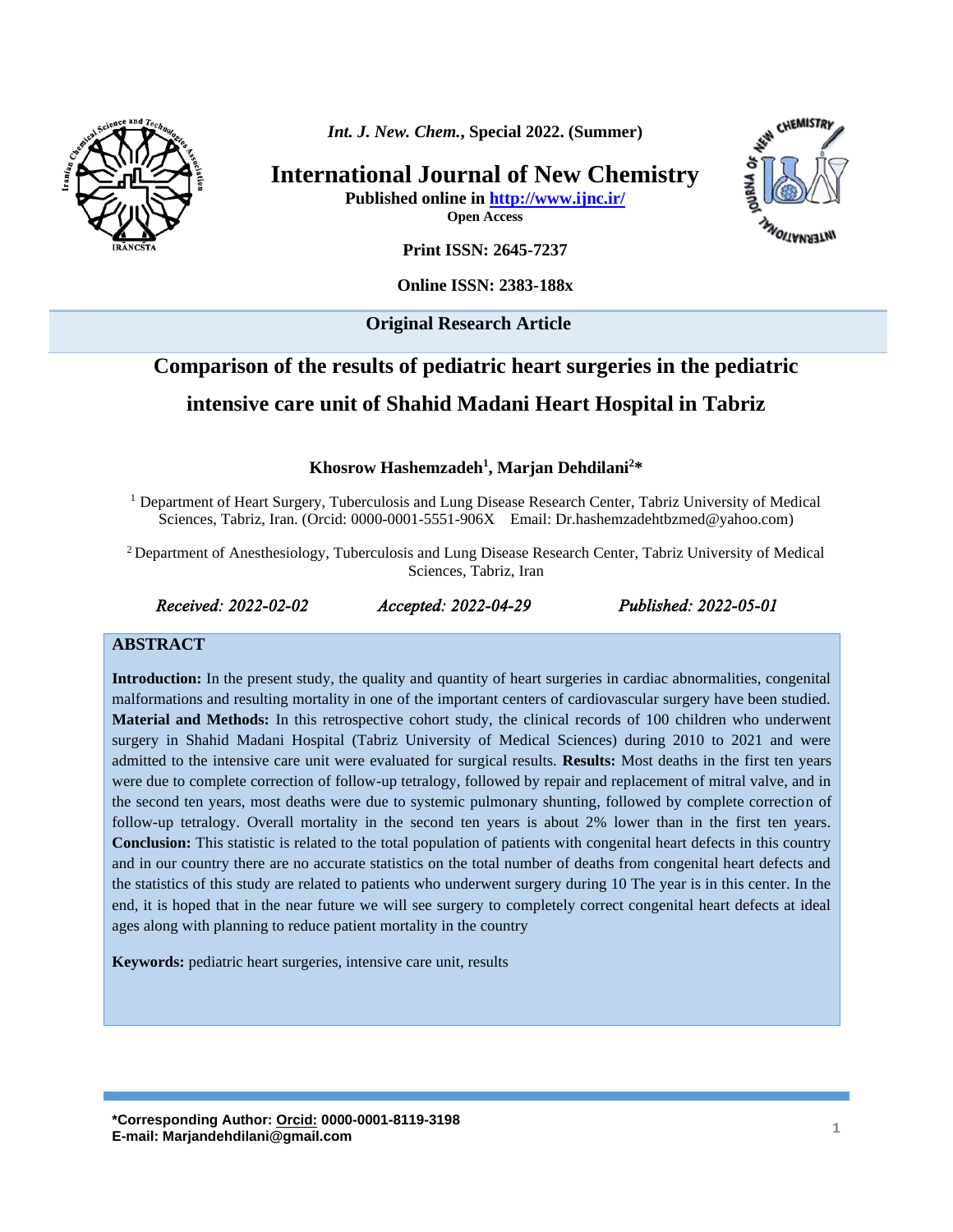## **Introduction**

Cardiovascular disease is one of the most important threats to human health, so that the prevalence of heart disease in the United States is about 17 million patients per year, of which about 11 million are coronary heart disease, 5 million valvular lesions and one million congenital heart defects [1]. About one million of these require catheterization and angiography each year, and 500,000 undergo heart surgery. Every year, more than 3 million patients need anesthesia for heart disease. In the United States, 250,000 open-heart surgeries are performed annually using a cardiopulmonary pump (CPB), about 6 percent of which are in children. Child mortality due to congenital heart defects has increased from 2.7 to 7.7 percent [2]. Which was probably due to heart surgery at an early age. The prevalence of congenital heart defects is about 6-8 per thousand live births, more than half of which require medical treatment or surgery during the first year of life [3]. With the advancement of technology since ancient times, significant changes have been made in the field of correction of congenital heart defects with surgery, so that in developed countries [4], the mortality rate has decreased significantly. In this regard, studies conducted in our country are limited [5, 13-15]. In the present study, the quality and quantity of heart surgeries in cardiac abnormalities, congenital malformations and resulting mortality in one of the important centers of cardiovascular surgery have been studied.

## **Material and Methods**

**Study design:** This study is a retrospective cohort that was performed by examining the surgical information of children who underwent surgery in Shahid Madani Hospital (Tabriz University of Medical Sciences) who underwent surgery during 2010 to 2021. The sampling method in this study was census.

**Inclusion and exclusion criteria:** Inclusion criteria included children with congenital heart defects, age less than 6 years and completed files, and exclusion criteria also included children with a history of multiple surgeries, children older than 6 years and The files with information were incomplete.

**Methodology**: This is a descriptive and retrospective study. The total number of patients studied is about 400 patients in the pediatric intensive care unit of Shahid Madani Heart Hospital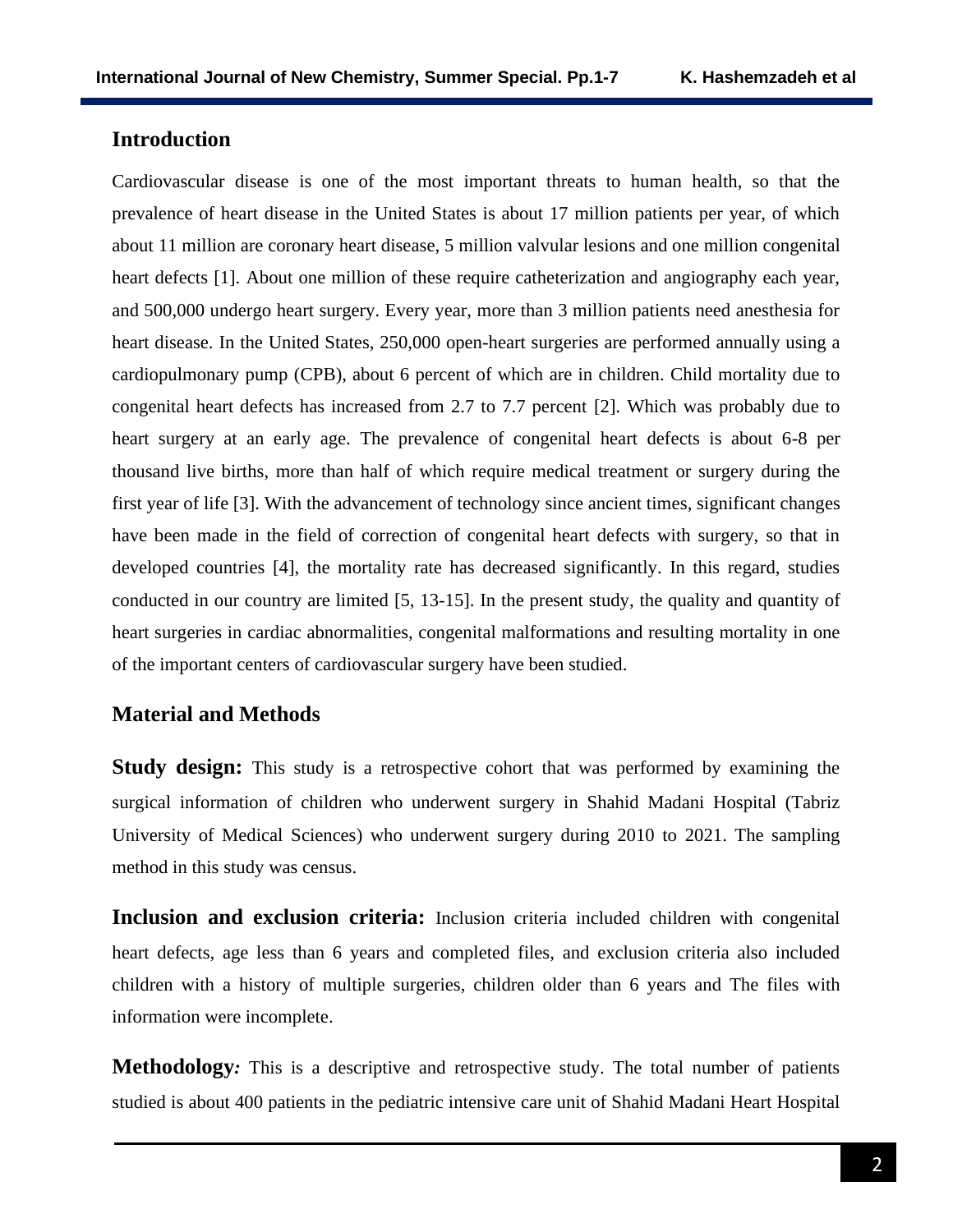and underwent surgery. Of these, about 100 patients (72 patients operated on in the first ten years and 18 patients operated on in the second ten years) were randomly selected by drawing lots as a sample. The method of data collection was by completing a questionnaire and referring to patients' files. Data were analyzed using descriptive statistical methods in the form of ratios, means, graphs and tables.

**Data analysis:** Data were entered into SPSS software (version 25) and parametric tests and parametric bread were used to compare data.

**Ethical considerations:** This study was conducted after approval by the ethics committee of Tabriz University of Medical Sciences (NO: [IR.TBZMED.REC.1399.957\)](http://ethics.research.ac.ir/IR.TBZMED.REC.1399.957). Since this study was a retrospective study, there was no need to obtain informed consent from the participants.

### **Results**

The age range of patients in both groups varied from one day to 18 years. The highest age of surgery in both groups (first ten years and second ten years) was 12-7 years and 44.5% and 53%, respectively. The most common type of surgery was PDA amputation in both groups. The only significant difference in the first ten years is mitral valve repair and replacement, which has a significant decrease in the second ten years. There is a slight increase in the use of a cardiopulmonary pump (CPB) in the second ten years compared to the first ten years. Most deaths in the first ten years were due to complete correction of follow-up tetralogy, followed by repair and replacement of mitral valve, and in the second ten years, most deaths were due to systemic pulmonary shunting, followed by complete correction of follow-up tetralogy. Overall mortality in the second ten years is about 2% lower than in the first ten years.

## **Discussion**

In this study, in both groups (first ten years and second ten years), the age range of most operated patients was between 12-7 years old, which seems to be related to how patients are selected for surgery, especially using a cardiopulmonary pump. In developed countries, the operating age of most patients is in the infant range [6, 16-18]. Cardiopulmonary pump use in the first ten years and the second ten years was 55% and 60%, respectively, which had a slight increase in the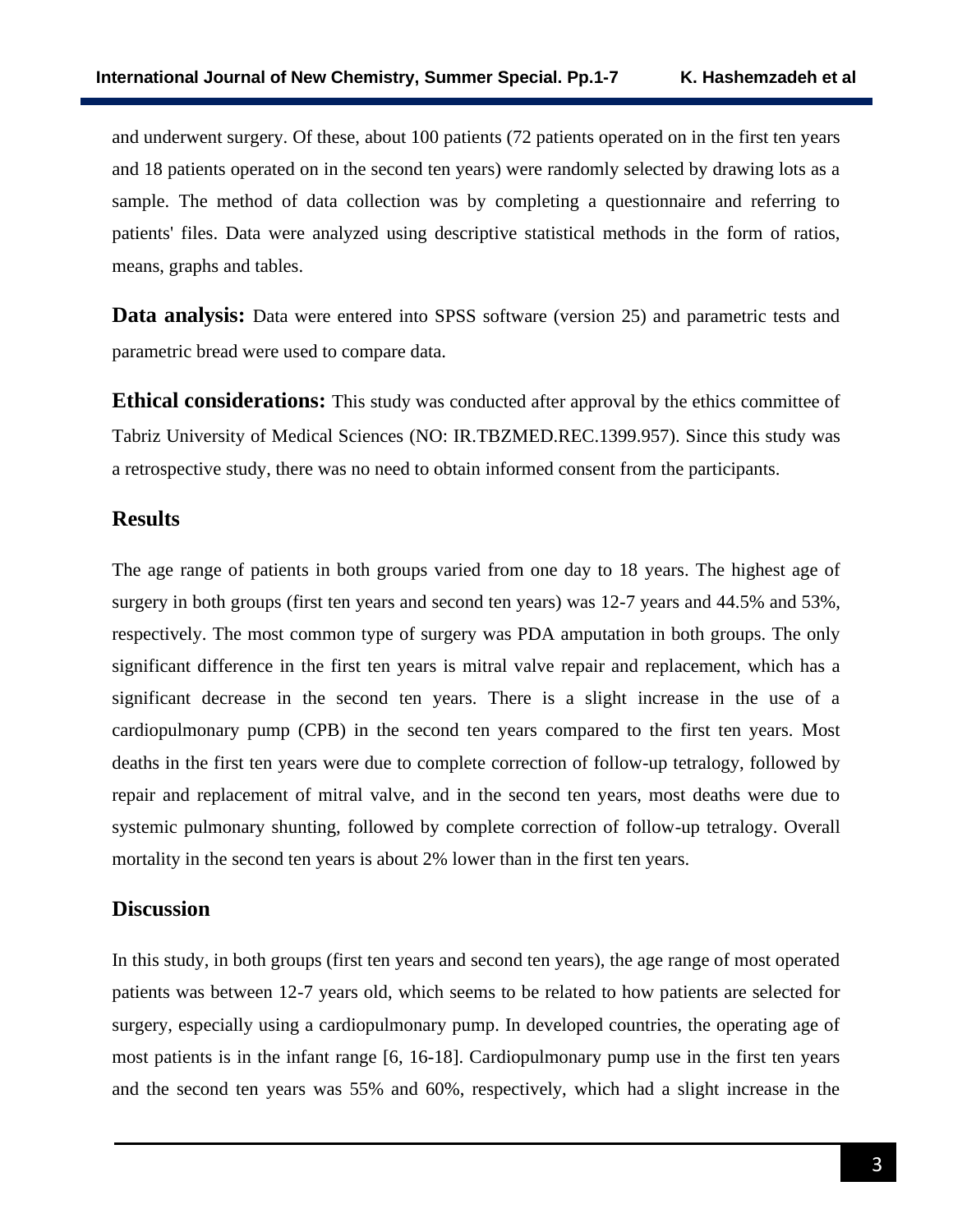second ten years. Cardiac surgery in the advanced centers of the world is mostly with complete correction of congenital heart malformations [7, 19-21]. For this reason, there is a need to use a cardiopulmonary pump in most heart surgeries. Findings of research in both decades showed that PDA ligation was the most common type of surgery (23% and 6821%) which was performed in the first ten years of 70% and in the second ten years of 85% of cases in the age group of 12-3 years. The age of PDA closure surgery in developed countries is during infancy. PDA closure did not cause significant mortality in the first and second ten years. In the study of researchers and colleagues (1999), the mortality due to PDA ligation by surgery was reported to be zero percent after 1967. Complete tetralogy of Fallot surgery in the first and second ten years was 13 percent and 16.5 percent of patients, respectively. The operation was performed in 70% and 65% of cases at the age of 12-7 years, respectively [8, 22-24]. In a study by researchers and colleagues, the appropriate age for tetralogy of Fallot surgery is less than one year. Mortality due to complete tetralogy correction of Fallot was 13% in the first ten years and about 6% in the second ten years. In a study by researchers and colleagues (1998), the mortality of patients with Fallot tetralogy after 1990 was 2.1% in one-stage repair, 1.8% in multistage repair, and 0% in palliative surgery, respectively. VSD closure surgery in ten the first and second years accounted for about 8% of operated patients. Surgery in 80% of the first group and 90% of the second group was 12-3 years old [9, 23-25]. As we know, VSD is the most common congenital heart malformation and the reason for the low number of VSD closure surgeries in this study can be due to spontaneous closure of most VSDs under 2 years, the appropriate age for VSD closure surgery is about 2 years old. VSD mortality was 10 percent in the first ten years and 5 percent in the second ten years. Researchers and colleagues have found a significant reduction in mortality (0.6% instead of 2.8%) between 1996-1991 compared to 1990-1976[10]. ASD closure surgery in the first ten years and the second ten years were 6% and 8%, respectively. Surgery was performed in most patients with ASD in both groups at the age of 12-7 years. The appropriate age for ASD surgery is about 4-2 years old. Mortality from ASD closure was 2% in the first ten years and zero in the second ten years. Today, in most advanced centers of the world, its mortality is reported to be zero percent [11, 26-28].

Systemic pulmonary shunt surgery in both groups accounted for 13% and 12.5% of the patients, respectively. The age of surgery in 76% of patients in the first ten years was 6-1 years and in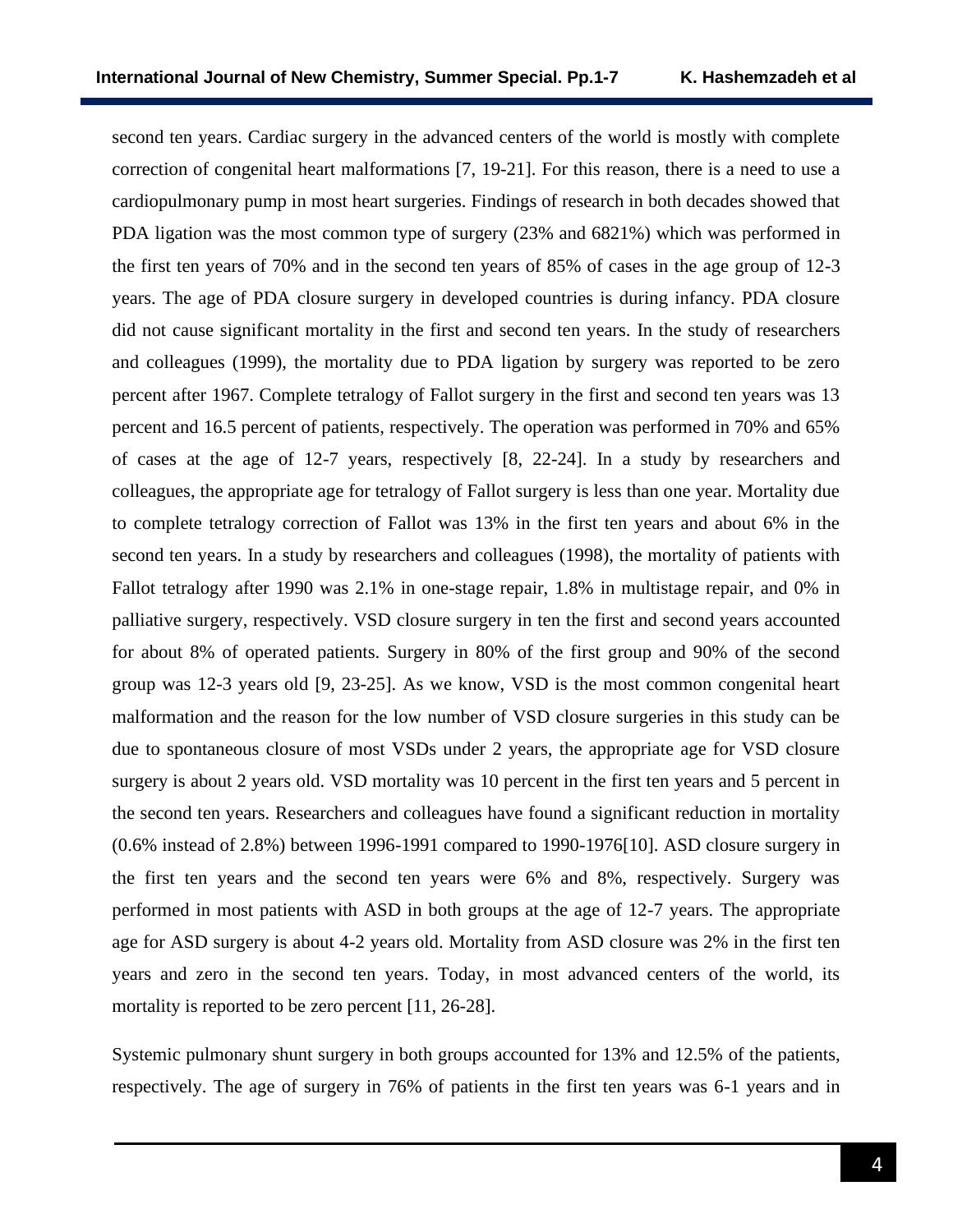75% of patients in the second ten years was 12-3 years. This operation was mostly performed in patients with cyanotic and cardiac complex for whom complete recovery was not possible. According to researchers and colleagues (1995), the age of systemic shunt surgery for pulmonary disease is about infancy. Mortality from shunt surgery was 4% in the first ten years and 15% in the second ten years. It should be noted that the number of deaths due to congenital heart defects in the United States in 10 years (1989-1979) was about 26319 cases [12, 29-31].

## **Concussion**

This statistic is related to the total population of patients with congenital heart defects in this country and in our country there are no accurate statistics on the total number of deaths from congenital heart defects and the statistics of this study are related to patients who underwent surgery during 10 The year is in this center. In the end, it is hoped that in the near future we will see surgery to completely correct congenital heart defects at ideal ages along with planning to reduce patient mortality in the country.

## **References**

- 1. K. Hashemzadeh, M. Dehdilani, M. K. Gol, Int J Womens Health Reprod Sci., 9:69(2021)
- 2. A. Tzoumas, S. Giannopoulos, P. Texakalidis, N. Charisis, T. Machinis, G. J. Koullias, Annals of Vascular Surgery., 63:427(2020)
- 3. W.-Q. Ma, Y. Wang, X.-J. Sun, X.-Q. Han, Y. Zhu, R. Yang, N.-F. Liu, Coronary artery disease., 30:367(2019)
- 4. M. Dehdilani, M. K. Gol, K. Hashemzadeh, Crescent Journal of Medical and Biological Sciences., 6:350(2019)
- 5. M. Jannati, M. R. Navaei, L. G. Ronizi, Journal of Family Medicine and Primary Care., 8:2768(2019)
- 6. L. Melly, G. Torregrossa, T. Lee, J.-L. Jansens, J. D. Puskas, Journal of thoracic disease., 10:1960(2018)
- 7. K. Hashemzadeh, M. Dehdilani, M. K. Gol, International Journal of Women's Health and Reproduction Sciences., 8:406(2020)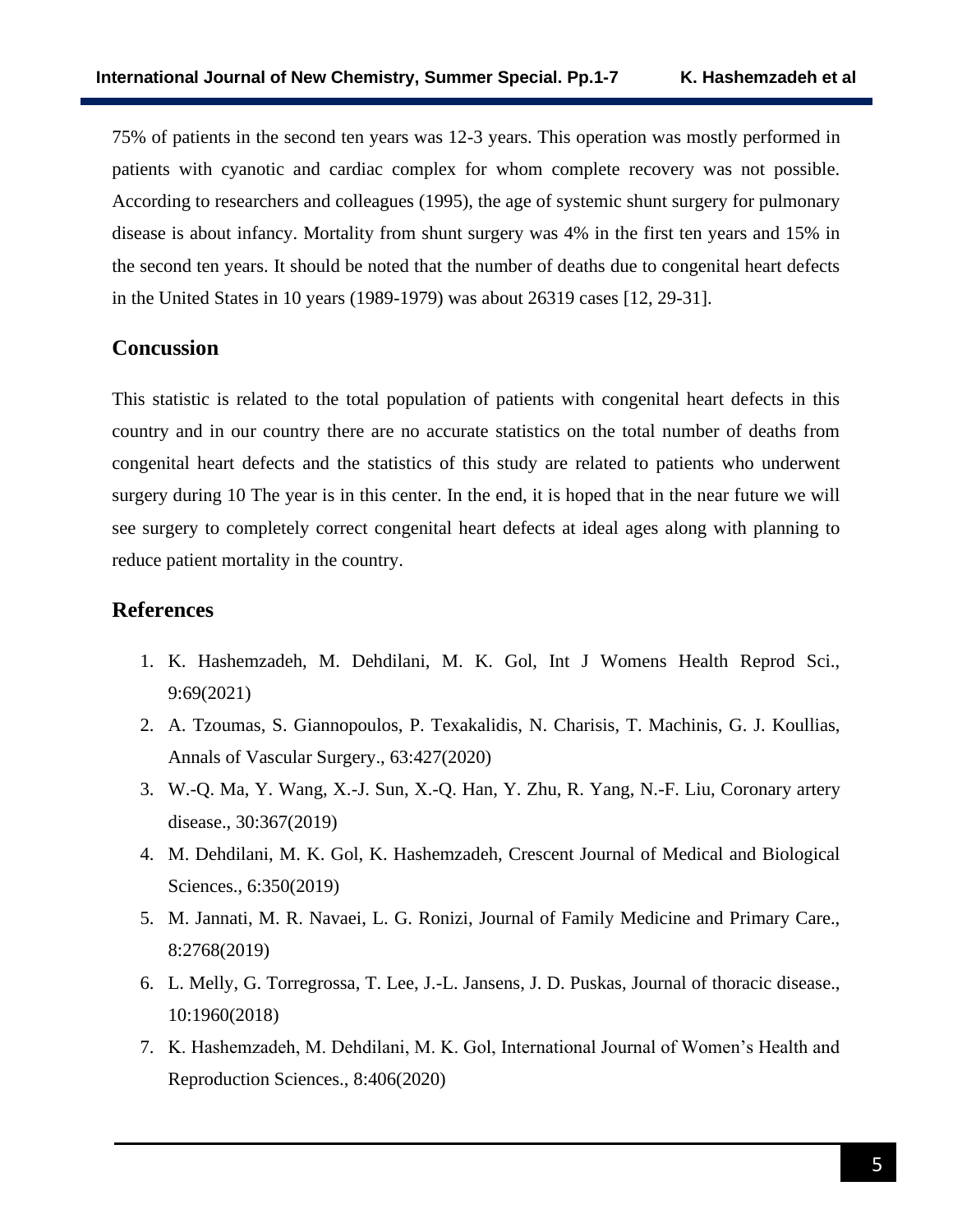- 8. N. A. Smart, G. Dieberg, N. King, Journal of the American College of Cardiology**.**, 71: 983(2018)
- 9. S. Shaefi, A. Mittel, D. Loberman, H. Ramakrishna, Journal of cardiothoracic and vascular anesthesia**.,** 33: 232(2019)
- 10. K. Hashemzadeh, M. Dehdilani, M. K. Gol, Crescent Journal of Medical and Biological Sciences., 5: 517(2019)
- 11. C. Spadaccio, D. Glineur, E. Barbato, A. Di Franco, K. G. Oldroyd, G. Biondi-Zoccai, F. Crea, S. E. Fremes, D. J. Angiolillo, M. Gaudino, Cardiovascular Interventions**.,** 13:1086(2020)
- 12.K. Wadey, J. Lopes, M. Bendeck, S. George, Cardiovascular research**.,** 114: 601(2018)
- 13. A. Samimi, A. Bagheri, S. Dokhani, S. Azizkhani, E. Godini, International Journal of Basic & Applied Sciences 2:291 (2013)
- 14. R. Alimoradzadeh, H. Mirmiranpour, P. Hashemi, S. Pezeshki, SS. Salehi, Journal of Neurology & Neurophysiology, 10:1 (2019)
- 15. A. Samimi, International Journal of Innovation and Applied Studies 1:1 (2012)
- 16. R. Alimoradzadeh, MA. Abbasi, F. Zabihi, H. Mirmiranpour, Iranian Journal of Ageing, 15:524 (2021)
- 17. F. Zabihi, MA. Abbasi, R. Alimoradzadeh, Annals of the Romanian Society for Cell Biology, 1: 2573 (2019)
- 18. R. Alimoradzadeh, MA. Abbasi, F. Zabihi, H. Mirmiranpour, Iranian Journal of Ageing, 15:8 (2021)
- 19. A. Samimi, Journal of Engineering in Industrial Research 2:71 (2021)
- 20. K. Ghajarzadeh, M.M. Fard, H. Alizadeh Otaghvar, S.H.R. Faiz, A. Dabbagh, M. Mohseni, S.S. Kashani, A.M.M. Fard, M.R. Alebouyeh, Annals of the Romanian Society for Cell Biology, 25:2457 (2021)
- 21. K. Ghajarzadeh, M.M. Fard, H. Alizadeh Otaghvar, S.H.R. Faiz, A. Dabbagh, M. Mohseni, S.S. Kashani, A.M.M. Fard, M.R. Alebouyeh, Annals of the Romanian Society for Cell Biology, 25:2449 (2021)
- 22. A. Samimi, International Journal of Science and Engineering Investigations (IJSEI) 1:16 (2012)